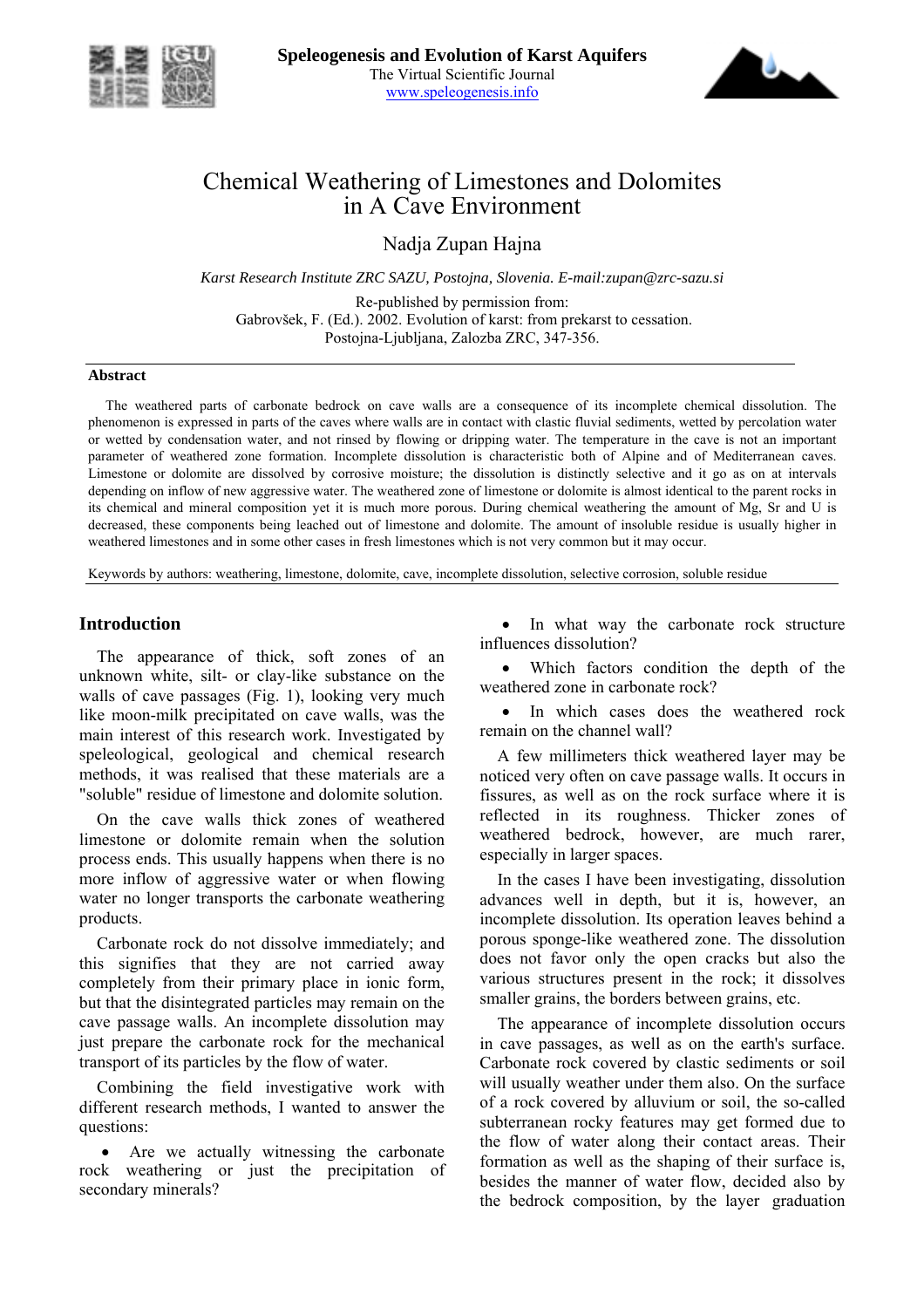

**Fig. 1.** Weathered cave walls in Martinska jama, SW of Slovenia. Cave was formed in Cretaceous limestone.

structuring and the extent of destruction (Slabe 1999). The processes of chemical reaction between carbonate rock and deposited sediment was described by Renault (1968), who stated that the acid saturated clay in contact with the dolomite absorbs  $Ca<sup>2+</sup>$  from it and that dolomite thus becomes soft.

In the cases I have investigated, the materials which were in contact with each other were carbonate rock and the alluvium of non-carbonate composition and origin. I did not notice any kind of chemical reactions between them (in the sense of data represented by Pezdič et al*.* 1998), at least not

on the level of field research as well as when considering their mineral composition.

Sometimes, however, we may come across cases when the carbonate rock in contact with clastic sediments does not display visible signs of being weathered (Mihevc 1996). The author describes scallops on the cave wall which are entirely preserved, although they were in the direct contact with the cave clastic sediments.

Weathered zones of carbonate bedrock may appear in caves of different geographical position and karst type; in Slovenia for example in Alpine and Dinaric karst caves, where different speleogenesis containing limestone and dolomite of different genesis and ages is presented. Research on

weathered limestones and dolomites were done in the caves developed in the Upper Triassic limestone and dolomite, Lower Jurassic dolomite and limestone, in different Cretaceous limestones and dolomites and in Paleocene limestone of different genesis and textures. Case studies were done in caves Pečina v Borötu, Martinska jama, Krempljak, Jama II na Prevali, Turkova jama, Remergrund II, Spodmol na Ždroclah, Polina peč, Črnelsko Brezno, Čehi II, Renejevo brezno, Velika ledena jama v Paradani and Jama pod Pečno rebrijo (Fig. 2).

Let me emphasise that the cases I am describing,



**Fig. 2.** Location of studied caves in Slovenia. Weathered zones of carbonate rocks may appear in caves of different geographical position, karst type and in limestone and dolomite of different origin and age.

Legend: 1 - Pečina v Borötu, 2 - Martinska jama, 3 - Krempljak, 4 - Jama II na Prevali, 5 - Turkova jama, 6 - Remergrund II, 7- Spodmol na Ždroclah, 8 -Polina peč, 9 - Črnelsko brezno, 10 - Cave Čehi 2, 11 - Renejevo brezno, 12 - Velika ledena jama v Paradani, 13 - Jama pod Pečno rebrijo.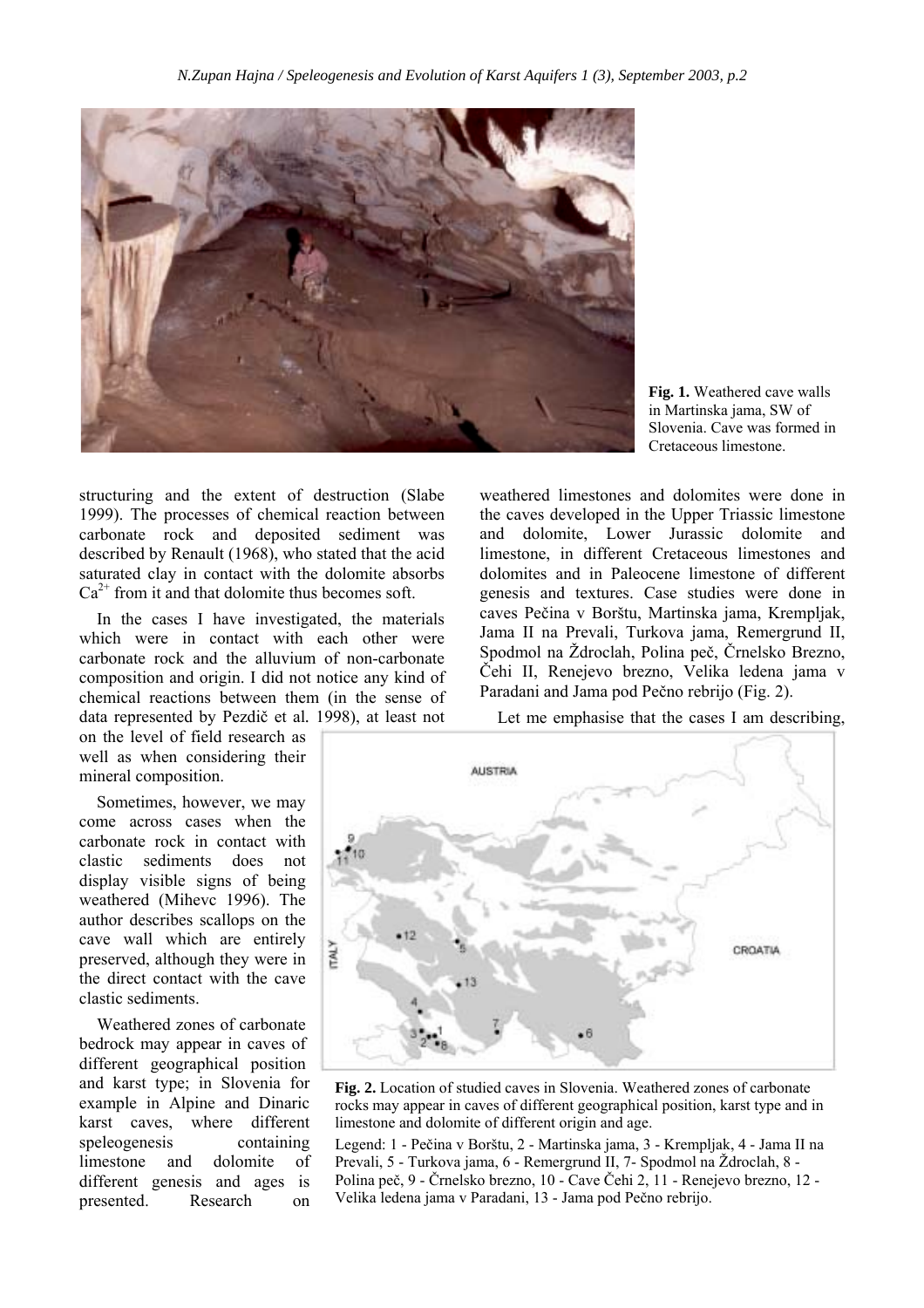are all examples of *in situ* limestone and dolomite weathering and that phantom rocks with the altered chemical composition were not formed (Vergari and Qinif 1997, Kauffmann *et al.* 1999), but that what appeared as their residue was a porous and discoloured primary rock skeleton.

# **Research methods and results**

Different research methods were used to find out what is going on during the weathering of limestone and dolomite in a cave environment. First the field work was done by mapping the passages where weathered cave walls are present. Also the temperature was measured and in one case the *in situ* pH of weathered limestone (in Pečina v Borötu cave). Samples were analyzed by chemical methods such as complexometry, EDS analysis on SEM and Ion Beam Analysis, then by x-ray powder diffraction method, in thin-sections, in cross sections of the samples by computer scanner and under the SEM.

The weathered zone of limestone and dolomite is soft when it is wet and solid when dry. The surface of a weathered cave wall retains all the structures and textures of carbonate rock, such as different laminations, fossils (Fig. 3), calcite veins; as micrite or sparite grains which seen as micro-roughness of the wall surface. On some weathered walls the beginning of the boxwork (Palmer 1981) formation is noticed. The thickness of the weathered zone varies from less than a millimetre to several centimetres. Weathered cave walls are usually covered by a brown flowstone crust unless there is direct contact with clastic fine-grained sediments where the weathered surface is uncovered.

It is quite usual to find the thicker parts of the weathered rock predominantly on walls that have been or still are in contact with clastic fluvial sediments. Thicker zones of the weathered rock may come into existence also in cases where percolation water trickles along the wall. In both cases, that is under clastic sediments and when water trickles along the wall, the water is being pulled into the interior by capillary forces and along the interconnected pores and fissures. The same action takes place with condensed moisture.

In cross sections of samples the transition from fresh rock into weathered rock is quite well seen. The dissolution is progressing into the rock along the open fissures (Fig. 4) and along the invisible microporosity; we are unable to view the latter, neither in cross sections nor in thin sections. During weathering, the rock first of all loses some of its colour. Then the fading gradually increases, which leads to a state of complete discoloration, at which point the rock's residue becomes white. Through the weathering, that is, through dissolution of individual parts of the rock with carbonic acid, the previously solid compact rock becomes more and more porous. And this does not occur, as we may have expected, only along fissures but also in non-fissured parts (Fig. 4). The dissolution advances into the rock's interior along the chosen structures and leaves in its wake ever larger and more interconnected pores. If the dissolution continues, the sponge-like structure may fall apart and the outer part of what was once a solid rock becomes clay-like and completely soft. The collapsing particles are, with regard to the primary rock structure, of the size order of silt or clay.

Chemical analysis results demonstrated that the amount of Mg, Sr and U in the weathered zone of carbonate rock consistently decreases with weathering. Thus it became evident that during the weathering they are actually disappearing. Mg is leached from the calcite as well as from the dolomite crystal lattice. To where and in what manner remains unknown to me.



**Fig. 3.** Weathered shells in Upper Cretaceous limestone, from Pečina v Borötu, SW Slovenia.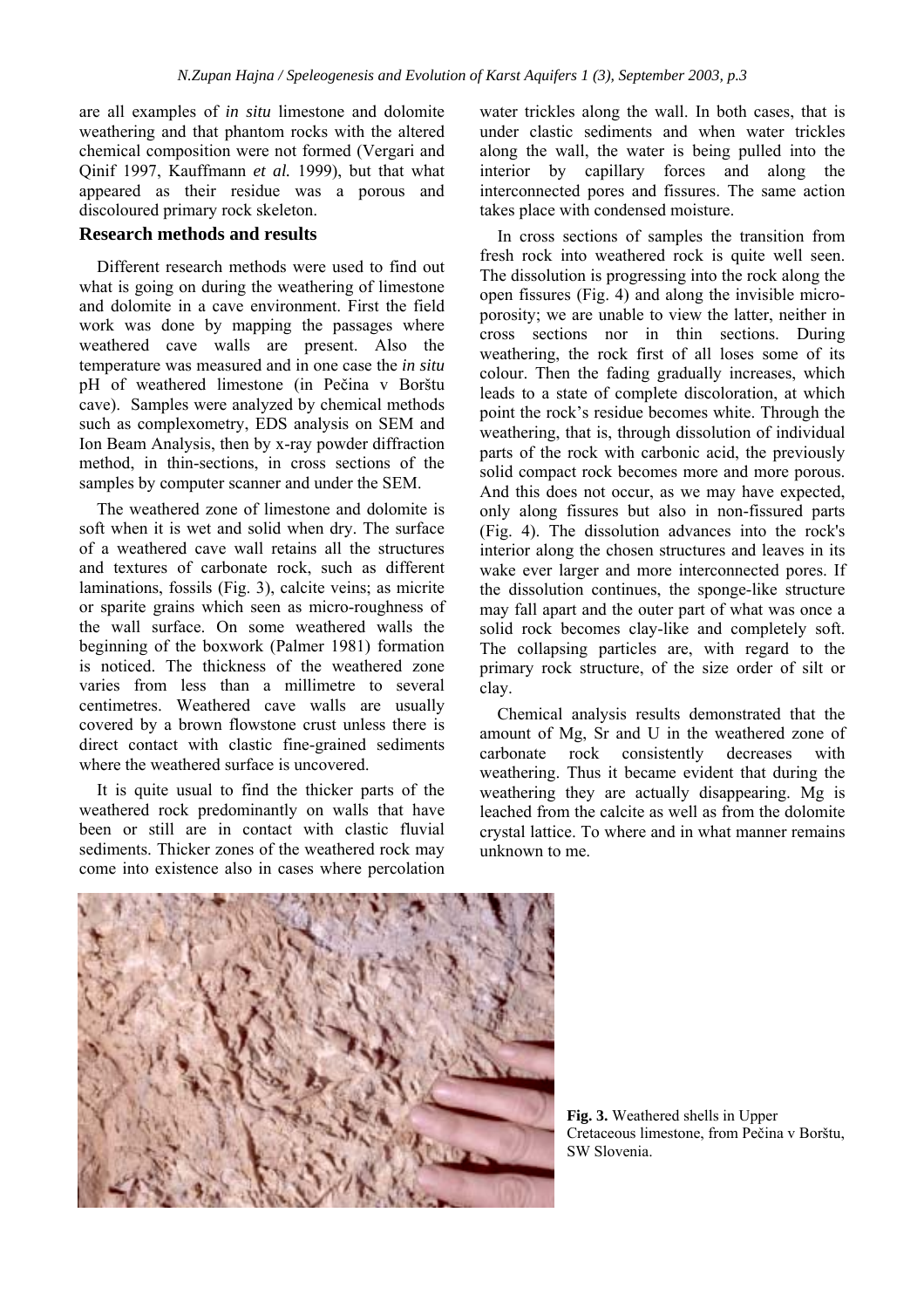

**Fig. 4.** Progressing of dissolution is faster along open fissures and it is stopped by calcite veins. Paleocene limestone from Jama II na Prevali. Width of the sample is 2,5 cm.

The mineral composition of the fresh or weathered parts of carbonate rock does not differ significantly. The amount of insoluble residue is sometimes higher in the weathered and sometimes in the fresh part. The conclusion one may draw from the analyses is that limestones and dolomites in the course of weathering become purer and simultaneously lose their mechanical solidity. By means of mineralogical investigation of the clastic allochthonous sediments I discovered that they do not react chemically with the weathered rock; however they do contribute the moisture required for dissolution. Yet, we do not know whether the deposited sediment might have contained minerals, which would chemically react with the rock on the passage wall and which are not present any more.

### **Discussion**

According to Dreybrodt (1988) the overall dissolution rate is determined by the dissolution on the crystal's surface, by the transportation of ions through the border layer and by the speed of the conversion  $CO_2 + H_2O = H^+ + HCO^{3-}$  as well by the lithological parameters of the carbonate rocks. Weathered zones are the result of incomplete carbonate rock dissolution. Thick zones of the weathered bedrock are rare, especially on the larger surfaces. At first sight the most weathered walls appear to be those wetted by percolating water and which are in contact with fluvial sediments, and walls which are subjected to condensation corrosion.

During the selective dissolution of individual parts the once compact carbonate rock becomes more and more porous, not only along the cracks, but also along various structures. From analyses of cross sections under SEM, it is quite evident that what is happening is not a case of secondary minerals' precipitation but of dissolving carbonate rock, which increases the porosity of the rock.

Field investigations, the analysis of cross sections and the moistening of the weathered limestone have led me to a conclusion that the flow of water is, in the case of thick weathered zones on the passage walls, effected molecular diffusion and capillary action, which proves to be the faster. In the cases I am describing, the rock is not only dissolved on the surface, that is frontally, and it does not leave in its wake the smoothed surfaces of the cave walls, as is the case when it is in contact with flowing water where this contact between water and rock lasts sufficiently long to bring about the chemical reaction.

When the inflow or outflow of water stops and the solution which is present in the connected pores gets saturated, or dries up, the rock cease to be dissolved. The weathering of carbonate rocks is usually caused by dissolution, that is, by the transition from rock into solution (Summerfield 1991). The dissolution is distinctly selective. In the first place, smaller grains and the contacts among grains are dissolved. When dealing with clastic sedimentary rocks Skaberne (1980) noted, that they weather chemically and crumble in relation with their structure. I noticed the similar phenomenon also in limestones and dolomites, especially when the dissolution along the edges of mineral granules weakens the mechanical cohesion of the rock. The fact that limestones with sparite and microsparite structure start dissolving along the edges of grains and along the deformities in the crystal surface is already known from the literature (Ford and Williams 1989).

During dissolution pores get larger and become more and more interconnected, so that aggressive water advances more easily and deeper into the rock's interior. With the lapse of time even the more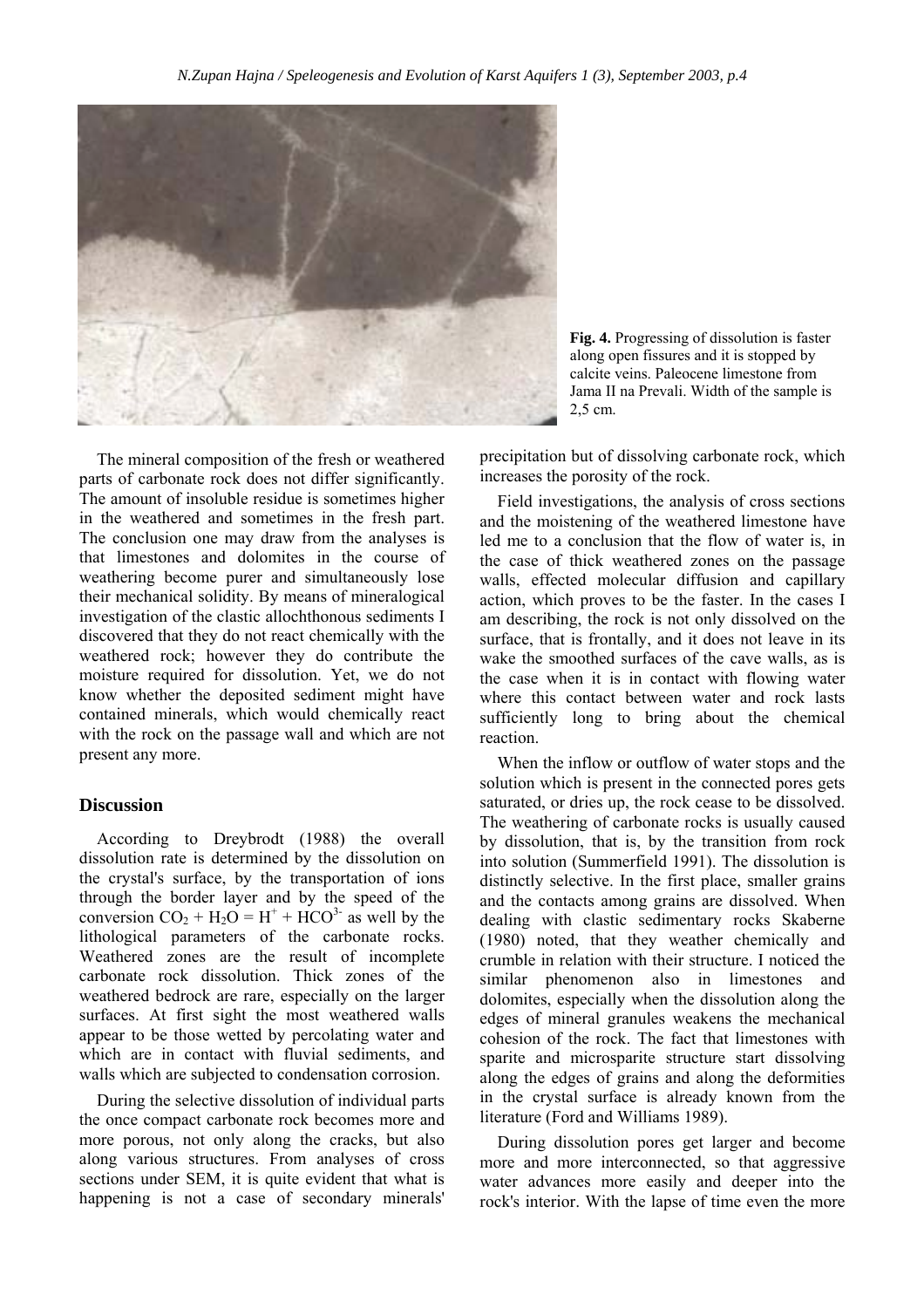resistant parts of carbonate rock weather as well. Calcite veins and the shell fragments that jut out from the weathered rock surface become porous and soft. During further dissolution the rock gets more porous and fragile until its structure completely collapses. The flow of water in all these cases is not large and the actual significance may be ascribed to the moisture; this moisture is well capable to cause dissolution. The term corrosive moisture used by Davis and Mosch (1988), when they describe the weathering of the clay pebble surfaces, denotes condensed or vadose (percolation) water.

The humidity of weathered walls changed significantly during the course of year. Sometimes the walls were completely wet, at another time entirely dry. The fluctuation of humidity during the year is quite obvious and is related both to the precipitations as well as to the velocity of the trickling along the walls. The penetration of moisture into the weathered part of the wall is very fast. It may stop only at the larger calcite veins, and it may also take some time to cross over open cracks or those partly filled with clay. I attempted to explain the formation of mosaic porosity and the sponge-like rock structure by the model, which is similar to that used by Trudgill (1985), when he tried to determine the formation of porosity in the limestone karst soil (rendzina). Following my own observations, I presume that in cases when the wall dries up, the new moisture penetrates into the rock even faster, because the pores have been emptied. Consequently, I believe that dissolution is going on faster as well, so that water in pores loses its aggressiveness again, the dissolution becomes saturated and pH increases. At every new water wave the water will use the pores and channels which were produced during the previous cycle. It may also widen them a little and the main dissolution front will thus, with each new water wave, move deeper into the rock. Through its contact with carbonate particles in the porous skeleton the aggressive water quickly becomes saturated; so that only a part of its former quantity is still able to interact with the rock. The mechanism is repeated in cycles, so that the rock becomes ever more porous and does not dissolve entirely at first.

This incomplete limestone dissolution is most likely taking place in the vadose zone. The flow of water in the phreatic zone would wash the particles from the wall - if not before, then during its retreat, or the silt would crumble away from the wall of its own accord. The water flow may also simultaneously carry away the ions, and the dissolution would progress into the depth slower, for it would act frontally. There may exist a possibility that the incomplete dissolution is, nevertheless, taking place, yet because of the continuous washing away of the

particles we are unable to recognize it. Limestone porosity in the given cases increased because calcite grains that were less resistant to dissolution got dissolved. Dissolved primarily were those grains that were smaller and those whose structure was less well ordered due to the presence of Mg ions in their crystal lattice. Mg ions are, owing to their lower ionic potential, more mobile and are the first to leave their places in the crystal lattice thus they further weaken the interior structure and increase the proneness to dissolution. Theoretically, water in porous media in contact with calcite reach equilibrium immediately it becomes saturated or even supersaturated against  $CaCO<sub>3</sub>$ , but it is not necessary that it is also saturated against  $Mg^{2+}$ , so the dissolution of the parts containing Mg ion may go on (Bathurst 1975).

The decrease of the Mg ion share in the weathered parts of limestones and dolomites has already been observed by several authors. The fact that Mg is being extracted from limestone during dissolution was found out also by Kogovöek and Habič (1981) in their measurements of the magnesium hardness. The reason for this is the greater solubility product of  $MgCO<sub>3</sub>$  when compared to CaCO<sub>3</sub>. The leaching of Mg during dolomite weathering was stated also by Burger (1989), yet he did not try to explain it. Slabe (1988) interprets the lower share of Mg on the surface of the cave wall which has already been dissolved by corrosion, as the complete dissolution of impure limestone which contains Mg and as the precipitation of pure calcite crystals from the condensed moisture.

Yet, in all the cases, I am describing here, we are actually not witnessing the calcite crystal extraction but the weathering of limestones and dolomites. In cases when the weathered rock is in direct contact with the cave environment, a thin calcite crust is almost always being extracted and deposited on its surface. During the rock's drying, the saturated moisture oozes out of its pores, or it is squeezed towards the weathered rock's surface by the incoming water. However, it still remains somewhat unclear, where do the dissolved ions in these cases actually migrate. Especially when we take into account that the weathered rock which is in contact with the alluvium is not even covered with a flowstone layer and that we have not yet found any minerals containing Mg.

The answers to the questions are:

The zones of carbonate silt or clay and white porous rocks on the cave passage walls are a product of weathering processes and not of secondary minerals precipitation.